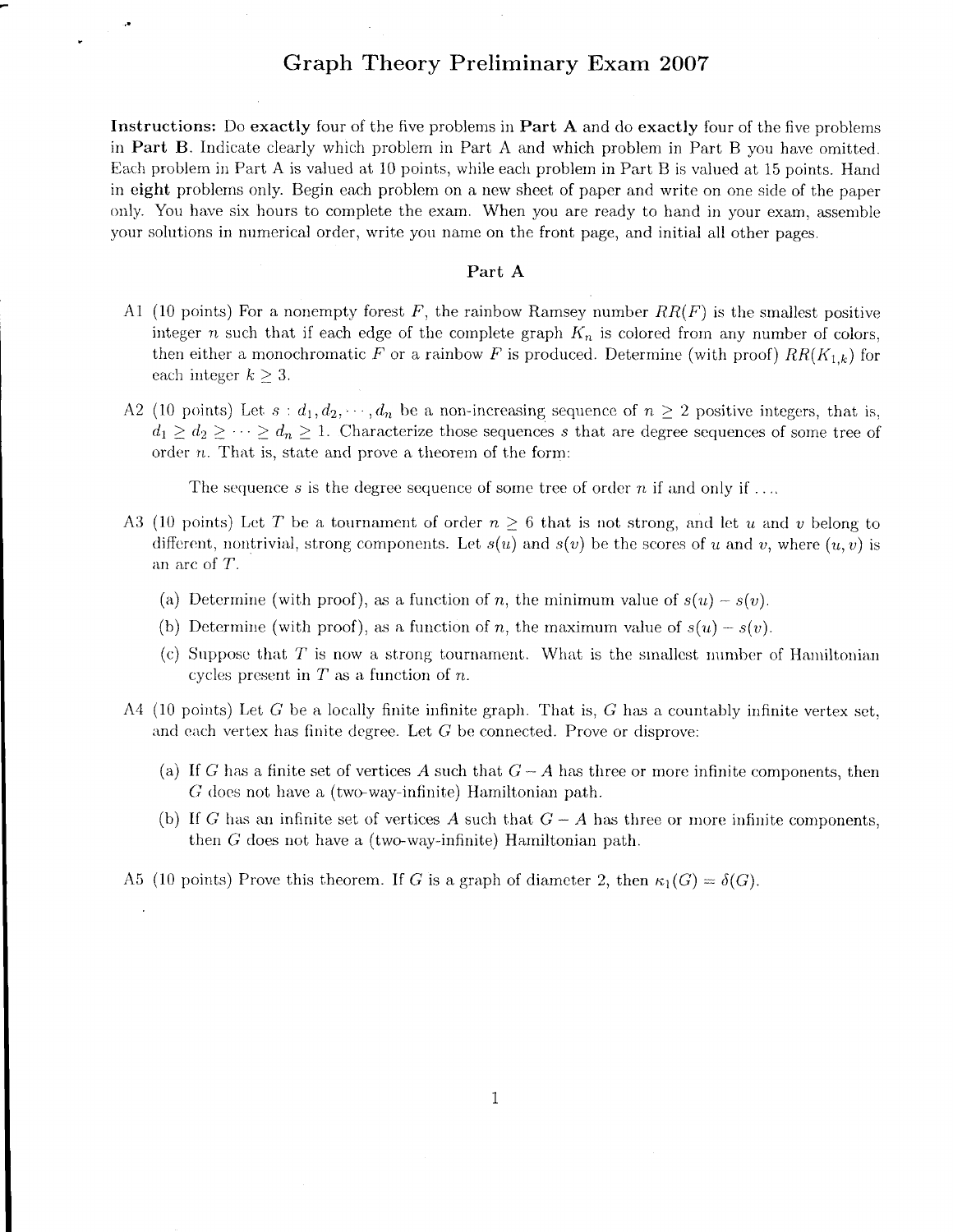## Part B

- B1 (15 points) Let  $G$  be a 4-regular graph of order 10 and size  $m$ .
	- (a) What can be deduced about the planarity of G by comparing the numbers m and  $3n 6$ ?
	- (b) Prove or disprove: There is a planar 2-connected 4-regular graph of order 10.
	- (c) Show that the 2-connected 4-regular graph  $H$  of order 10 shown in Figure 1 does not contain  $K_5$  as a subgraph but does contain  $K_5$  as a minor. What can you conclude from this?



Figure 1: A 2-connected 4-regular graph of order 10

- (d) Prove that if G is a graph of order  $n \geq 5$  and size  $m \geq 3n-5$ , then G is need not contain  $K_5$ as a subgraph but must contain a subgraph with minimum degree 4.
- B2 (15 points) For two nonempty graphs  $F_1$  and  $F_2$ , let  $r(F_1, F_2)$  denote the Ramsey number of  $F_1$ 
	- (a) Let F and H be two nonempty graphs, where  $x \in V(F)$  and  $y \in V(H)$ . Suppose that F' is isomorphic to  $F - x$  and  $H'$  is isomorphic to  $H - y$ . Prove that  $r(F, H) \le r(F', H) + r(F, H')$ .
	- (b) Use (a) to give an upper bound for  $r(K_3, K_4)$ .

 $B3$  (15 points)

- (a) Show that the cubic graph  $K_{3,3}$  has a nowhere-zero 3-flow but no nowhere-zero 2-flow.
- (b) Show that the cubic graph  $K_3 \times K_2$  has a nowhere-zero 4-flow but no nowhere-zero 3-flow.
- (c) It is known that the Petersen graph is a nonplanar graph. Show, however, that the Petersen graph can be embedded on the torus.
- (d) Use (c) to show that the Petersen graph has a nowhere-zero 5-flow.
- (e) Prove that the Petersen graph does not have a nowhere-zero 4-flow.

B4 (15 points) Let G and its complement  $\overline{G}$  both be connected graphs with order  $n \geq 5$ .

- (a) Prove that if the diameter of  $G$  is at least 3, then the diameter of its complement is at most 3.
- (b) What diameters are possible for self complementary graphs with at least 3 vertices?
- (c) If the diameter of G is 2, what is the smallest and largest diameter of its complement  $\overline{G}_1$ , expressed in terms of  $n$ ?